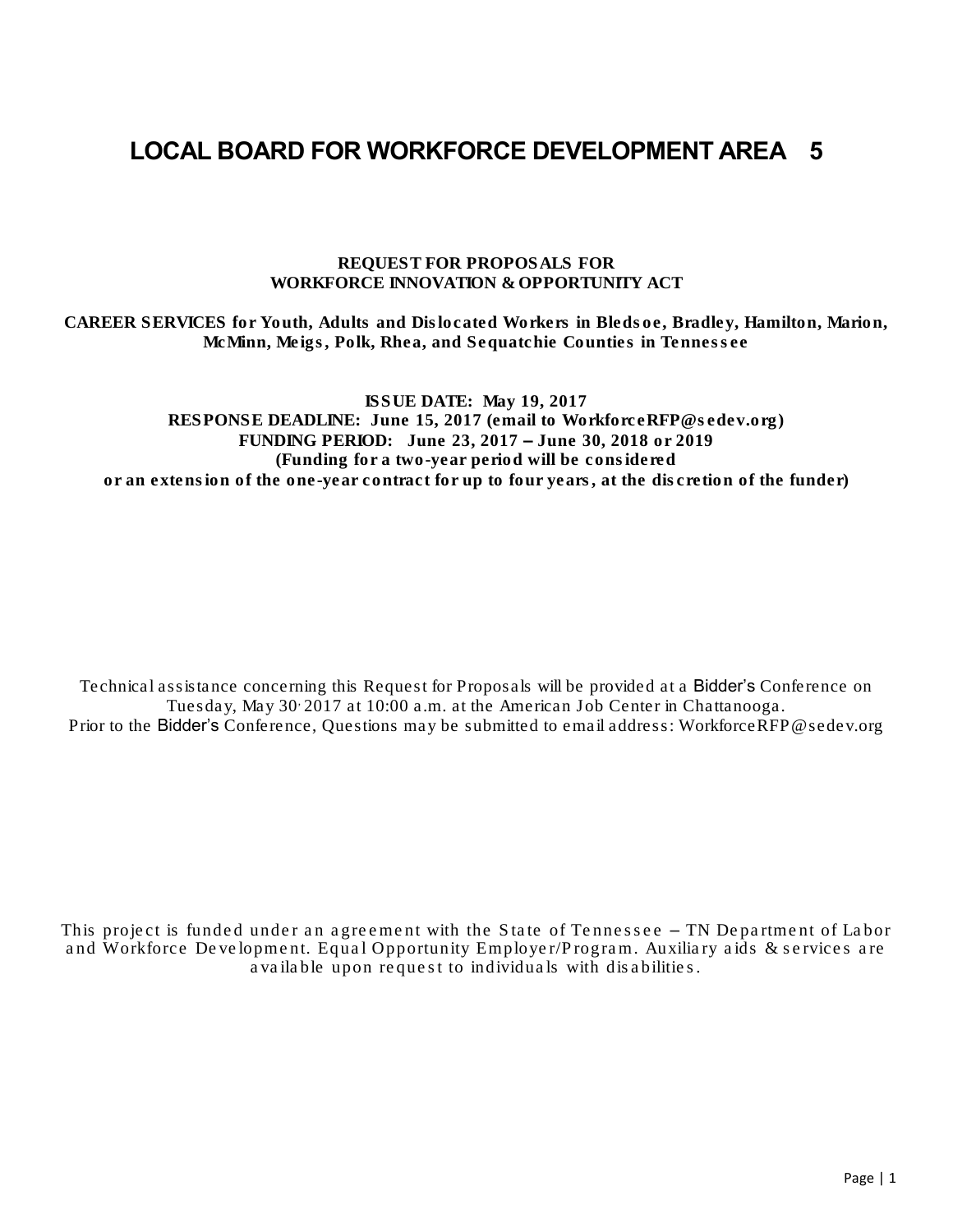# **I.** Background:

The purpose of this Request for Proposals (RFP) is to identify and fund organizations in the Southeast Tennessee region that will provide innovative programming and Career Services to Youth, Adults, and Dislocated Workers (as these groups are defined by the Workforce Innovation and Opportunity Act (WIOA), Title I).

This project will be funded under WIOA, a federal program funded through the U.S. Department of Labor and the State of Tennessee Department of Labor and Workforce Development. WIOA is a primary source of federal funds for workforce development activities throughout the nation; however, the legislation requires multiple partners to contribute to infrastructure, operations, and services. WIOA funds are awarded to the Chief Elected Officials (CEOs) of a Local Workforce Development Area (LWDA) to serve two primary customers: job seekers and businesses through a One-Stop system branded as the American Job Center (AJC) system. The intent of WIOA is to strengthen the workforce system through innovation and alignment of services to promote individual and economic growth, meeting the business and industry needs in the area. One of the main purposes is to assist individuals with barriers to employment in increasing their access to employment, education, training, and support so they may succeed in the labor market. The AJC network in a LWDA must include at least one AJC with services offered by all required partners and may include additional affiliate centers and/or access sites. A Local Workforce Development Board (LWDB), appointed by the CEOs and approved by the Governor, oversees the workforce system and activities in a LWDA. The LWDB is responsible for meeting performance goals negotiated with the TN Department of Labor and Workforce Development. To fully understand the work contained herein, a review of the WIOA final regulations is advised.

The Chief Elected Officials of LWDA 5 have appointed the Local Workforce Development Board (Area 5) to oversee workforce services in Bledsoe, Bradley, Hamilton, Marion, Meigs, McMinn, Polk, Rhea, and Sequatchie Counties. The LWDB Area 5 is a volunteer Board consisting of representatives of private sector employers, higher education, organized labor, non-profit organizations, and public entities. The LWDB Area 5, in consultation with the Chief Elected Officials, is responsible for the oversight and selection of providers to form partnerships with the Administrative Entity/Fiscal Agent, the Southeast Tennessee Development (SETD), in the delivery of Career Services elements for Out-of-School Youth specified in WIOA, Adults who are low income and face barriers to employment and Dislocated Workers who have lost their jobs due to no fault of their own. All communication regarding contract deliverables will be made through the Administrative Entity/Fiscal Agent (SETD) or designee, currently the Workforce Director at [scowden@sedev.org.](mailto:scowden@sedev.org)

# *Our Mission:*

*To drive innovative and transformational change in the development of the region's talent through focused delivery of quality services with integrity and flexibility. We collaborate with business, industry, economic* development, and education to prepare and provide skilled workers and improve the standard of living in our *communities.*

### *Our Vision:*

We are a dynamic and thriving region where prepared job seekers and quality career opportunities align with the *needs and demands of business and industry.*

### *Definitions:*

Workforce Innovation and Opportunity Act (WIOA) – a federal program for workforce development activities that is administered by the State of Tennessee Department of Labor and Workforce Development through 13 LWDAs or Local Areas that are geographically designated by the Governor. For purposes of this RFP, the geographic area is LWDA 5.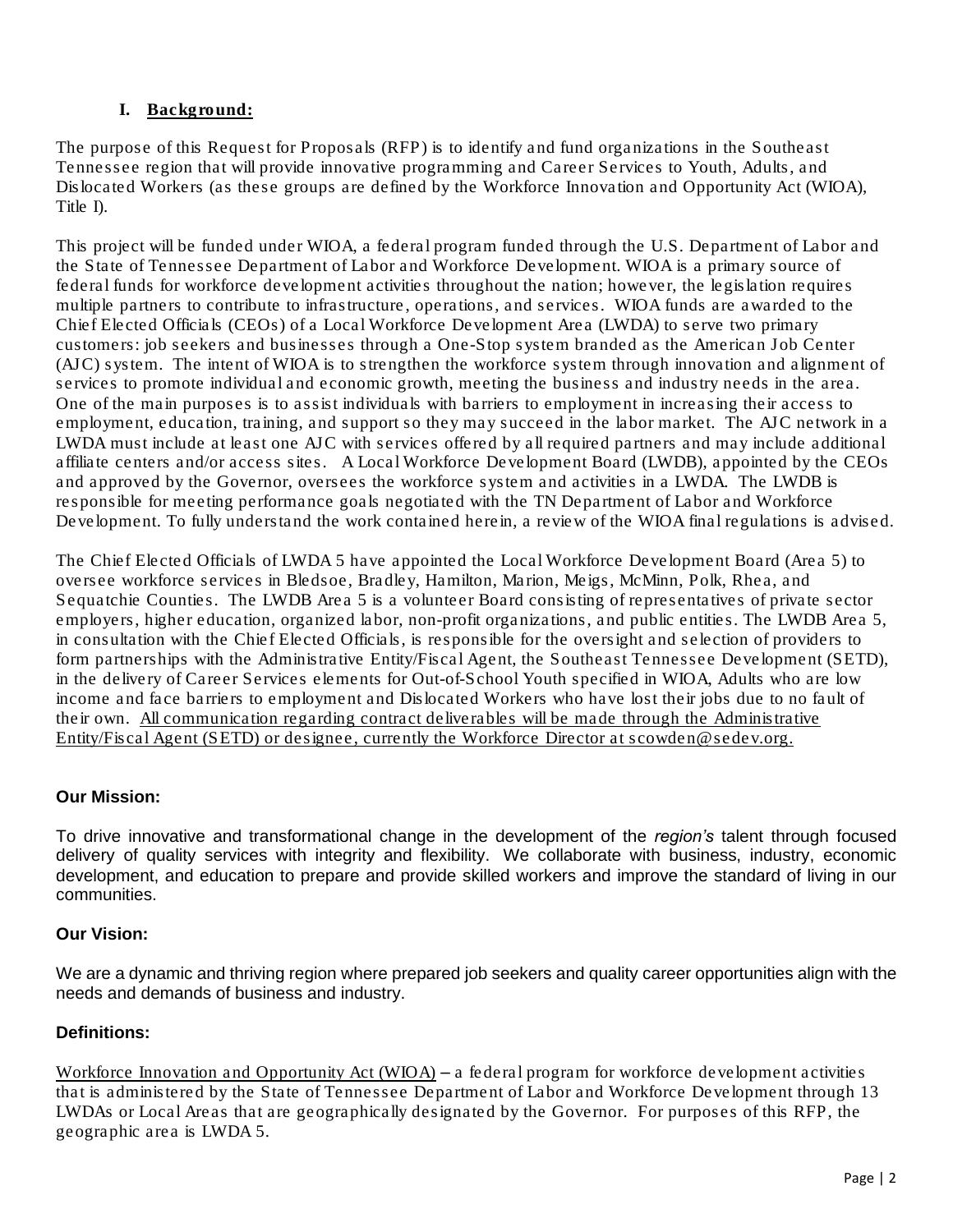State Workforce Development Board – Oversight and policy making board appointed by the Governor to oversee the system.

American Job Center (AJC) – A one stop center for job seekers and employers comprised of various service providers working to deliver seamless services.

Chief Elected Official – The lead elected official in each county within the LWDA that develops an agreement to designate the fiscal agent and the appropriate member of the LWDB per Section 107 (b) of WIOA. The agreement also designates a Lead Chief Local Elected Official that will serve as the Grant Recipient.

Local Workforce Development Board- Oversight and policy making board that is appointed by the Lead Chief Elected Official with multiple responsibilities as defined in WIOA, but inclusive of a provision that certain operators and service providers be competitively procured.

Fiscal Agent – Entity designated by the Chief Elected Officials who administers program funds, monitors, and contracts.

Administrative Entity - May be the same as the Fiscal Agent but performs additional functions beyond monitoring and contracting to include serving as Staff to the Board (LWDB).

One Stop Operator- Entity procured by the Local Board to functionally manage all AJC operation and staff from multiple providers.

Career Services Provider -Entity procured by the Local Board to provide staff to deliver Title I Career Services in the AJCs to targeted populations in cooperation with the Administrative Entity and Fiscal Agent.

### *RFP Summary and Roles:*

This RFP contains three primary components of WIOA Career Services to include 1) Career Services for Adult and Dislocated Workers 2) Youth Services that are offered in the AJCs and 3) Business Services that complement the work of the Local Board. This is a staffing contract and all funds for other services will be retained by the administrative entity/fiscal agent. The provider will work with other partner organizations in the AJCs under day to day oversight by a One Stop Center Operator that was procured under a separate solicitation.

The role of the Career Services provider for Adult and Dislocated Worker Services is to hire and supervise staff to provide a comprehensive set of employment and training services to WIOA eligible Adults and Dislocated Workers, including those eligible for other partner programs listed on page 5 of this RFP.

The role of the Career Services provider for Youth Services is to hire and supervise staff to recruit and provide or refer WIOA eligible Out-of-School Youth to one or more of the 14 WIOA Youth Program elements. A primary emphasis of the program is work based learning opportunities, including paid work experience.

The role of the Business Services will be complementary to the employer engagement work that is initiated by the Local Workforce Development Board. The Administrative Entity will remain the primary contact for economic development as it relates to new and expanding industry and presentation of the workforce services available under the Board for the region.

The selected provider(s) will be held accountable for meeting the WIOA Performance Measures that are negotiated with the state by the LWDB and contained as Attachment D of this RFP.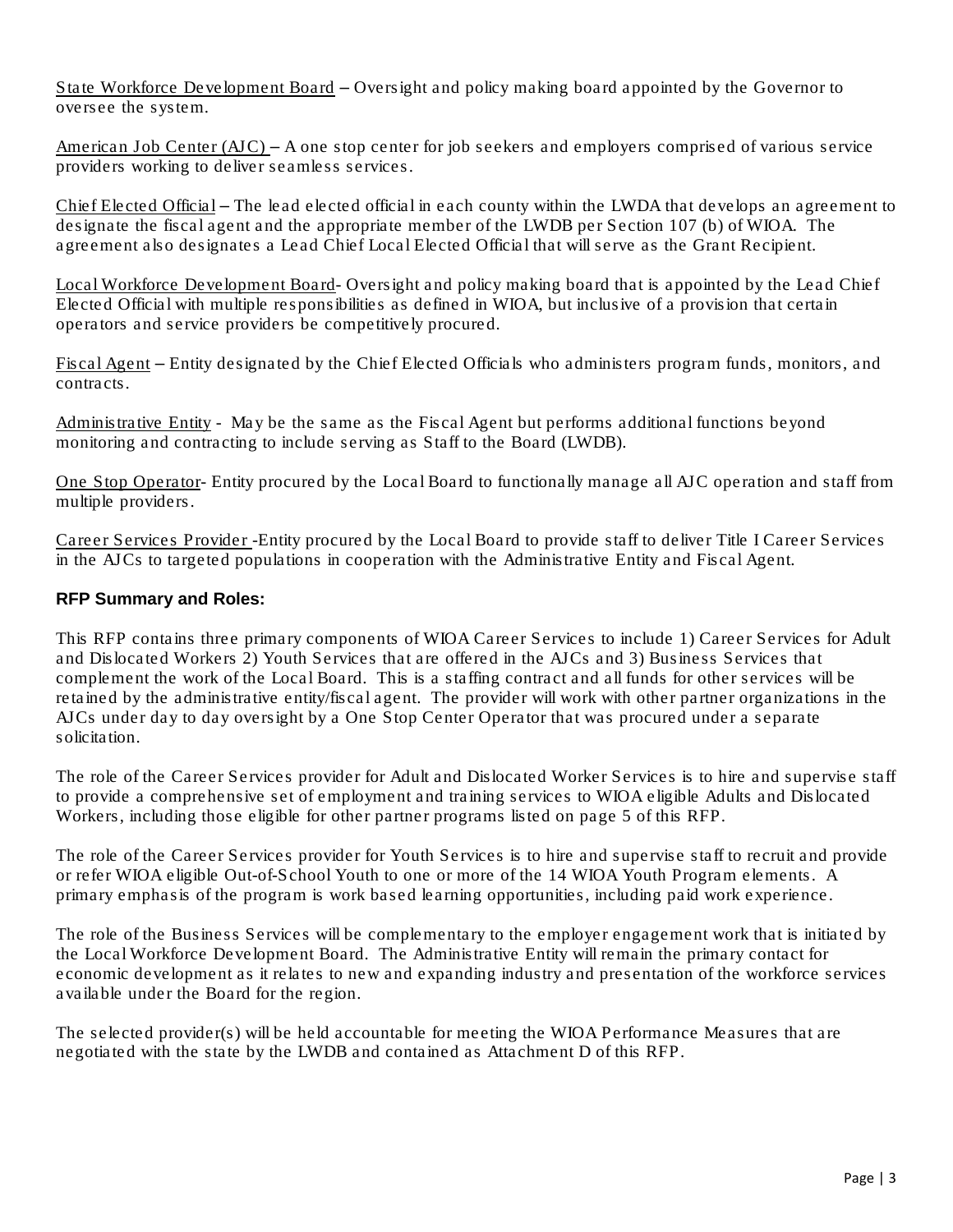# **II.** Project Timeframe:

| RFP Release                                                                                    | May 19, 2017                                                   |
|------------------------------------------------------------------------------------------------|----------------------------------------------------------------|
| Notice of Intent to Apply (REQUIRED)<br>Submit as Attachment A to Workforce RFP@sedev.org      | May 26, 2017                                                   |
| Bidders Questions submitted via email                                                          | From: $5-16-2017$ To: $5-26-2017$<br>to workforceRFP@sedev.org |
| Bidder's Conference on Tuesday, May 30 at 10:00 a.m. at the<br>Chattanooga American Job Center | May 30, 2017 10:00 a.m.<br>American Job Center in Chattanooga  |
| Proposal Deadline                                                                              | June 15, 2017                                                  |
| Review Committee Approval                                                                      | June 16, 2017                                                  |
| LWDB Approval                                                                                  | June 20, 2017                                                  |
| Anticipated contract Start Date                                                                | June 23, 2017                                                  |

# **III.** Eligible Applicants:

Any governmental office, educational institution, not-for-profit, or for-profit entity with a presence in the local area and accordance with Federal, State and local law, and in business for at least three years, may submit a proposal for consideration. Minority-owned and women-owned businesses are encouraged to apply. Consortium applications where multiple parties present a consolidated application are also allowable. Proposals will be accepted for all or part of the service area and may be awarded for all or part of the service area. For example, if an entity proposes to serve the entire area and a bidder proposing to serve a sub-set of the area is scored higher, the entity proposing the entire area may be awarded a sub-set of the area.

Additional Requirements – The State and local boards shall ensure that in carrying out activities under this title, partners:

(a) will disclose any potential conflicts of interest arising from the relationships with training service providers or other service providers;

(b) do not establish practices that create disincentives to providing services to individuals with barriers to employment who may require longer-term services, such as intensive employment, training, and education services; and

(c) comply with Federal regulation and procurement policies.

The LWDB will declare entities ineligible if they are presently debarred, suspended, proposed for debarment, declared ineligible or voluntarily excluded from participation in this transaction by any State or Federal department or agency. Respondents must disclose any legal judgments, claims, arbitration proceedings, lawsuits or other legal proceedings pending or outstanding (unresolved) against the organization, its owners, officers, or principals. Respondents must comply with Title VI, Section 504 of the Rehabilitation Act of 1973 and the Americans with Disabilities Act to be eligible to propose. Ideal entities will offer expertise in delivering services to like populations so that referrals may be made to the other WIOA Core Partners for the services needed by the American Job Center customers.

### **IV.** Funding and Contracting:

The LWDB will award funds to successful proposers to promote continuity and coordination of services identified in the RFP. The LWDB will award an initial contract to successful respondents effective June 23,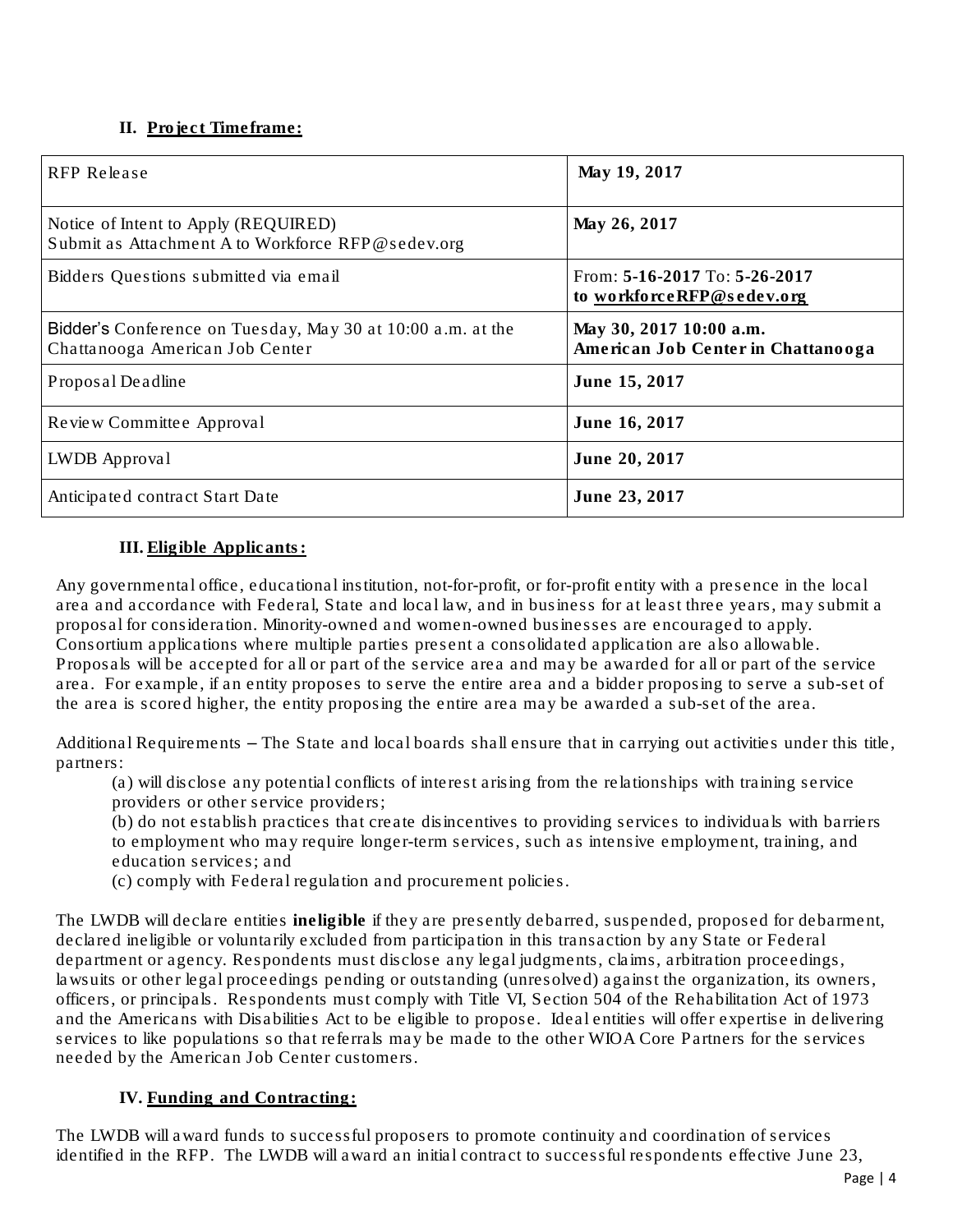2017 through June 30, 2018 with an annual budget not to exceed \$1,600,000.00 (one million six hundred thousand dollars). Subject to performance of deliverables (reference Attachment D) and available funds, the selected partners may be eligible for up to four (4) 1-year extensions with a justified budget increase each year with evidence and based on available funding. All funding of this RFP is contingent upon the LWDB and partner agreement of fund availability.

If a contract is awarded, the submitted proposal will become part of the official contract file. Any commitments made in the proposal will be part of the contract and will be binding on the contractor. The contract awarded will be cost reimbursement. No expenses are reimbursable until a contract has been fully executed (signed by all parties). Monthly invoices are due by the  $10<sup>th</sup>$  of the month for the previous month and must include documentation of WIOA participants served. Invoice will be paid within 30 days of receipt of approved documentation.

The Career Services provider may enter in subcontracts only with written approval of the funder. Competitive procurement is required for all services that benefit the public, Office of Management and Budget (OMB) Super Circular (2 CFR 200.330).

The issuance of this solicitation in no way commits the LWDB to pay any cost for the preparation and submission of a proposal. The Bidder assumes all costs of preparation of the proposal and any presentation necessary for the proposal process.

#### **V.** Delivery of Services:

The LWDB announces the release of a Request for Proposals to provide funding for staffing of Youth, Adult and Dislocated Worker Career Services in the following locations where Career Services staff will be housed:

American Job Center - Chattanooga—Eastgate Town Center Address: 5600 Brainerd Road City/State/Zip: Chattanooga, TN 37411 Phone: (423) 894-5354 Website: secareercenter.org

American Job Center - Athens Address: TBD City/State/Zip: Athens, TN 37303 Phone: (423) 745-2028 Website: secareercenter.org

American Job Center – Cleveland Address: 3535 Adkisson Drive City/State/Zip: Cleveland, TN 37312 Phone: (423) 790-5552 Website: secareercenter.org

American Job Center – Kimball - Marion Workforce Development Address: 426 Battle Creek Road City/State/Zip: South Pittsburg, TN 37380 Phone: (423) 837-9103 Website: secareercenter.org

American Job Center – Dayton Regional Skills Center Address: 2004<sup>th</sup> Avenue City/State/Zip: Dayton, TN 37231 Phone: (423) 570-1107 Website: secareercenter.org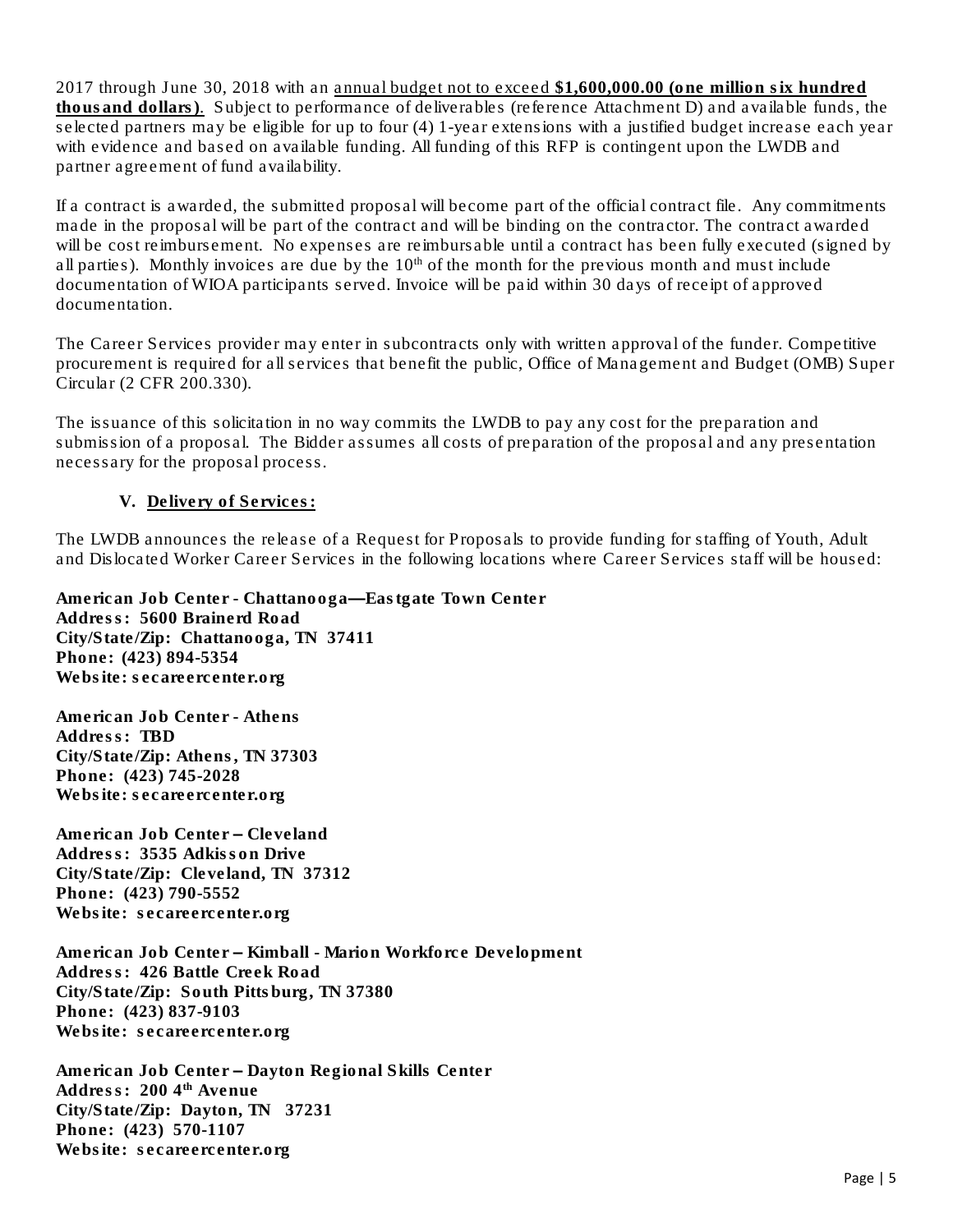Onsite partners may include the following:

| One Stop Operator                                         |  |  |  |
|-----------------------------------------------------------|--|--|--|
| Title I Adult, Dislocated Worker, Youth - Career Services |  |  |  |
| Title II Adult Education                                  |  |  |  |
| Title III Wagner Peyser                                   |  |  |  |
| Title IV Vocational Rehabilitation                        |  |  |  |
| TANF (Temporary Assistance for Needy Families)            |  |  |  |
| Veteran Services                                          |  |  |  |
| TAA/TRA (Trade Assistance Act)                            |  |  |  |
| <b>RESEA</b> (Reemployment Services)                      |  |  |  |
| SNAP (Supplemental Nutrition Assistance Program)          |  |  |  |
| Others                                                    |  |  |  |

Staff hired to work for the provider in the above centers and in conjunction with the partners will deliver services that include recruitment and eligibility of customers, developing a service plan, referral to appropriate services, arranging for funding of direct training and/or support services and maintaining follow-up with the customer to track and assure performance. No direct training or support services funds are included in this RFP. All eligibility determinations, requests for support services, requests for training services will be approved and paid by the administrative entity/fiscal agent.

The administrative entity/fiscal agent will hold the lease on all AJCs and will provide dedicated office space and equipment for contractor staff. The five AJCs listed above have been certified by the Tennessee Department of Labor and Workforce Development. To maintain certification, all AJCs must have the equivalent of at least one full-time WIOA Title I staff member on site.

# **VI.** Scope of Work:

The purpose of this Request for Proposals (RFP) is to identify and fund partners to provide Career Services to Youth, Adults and Dislocated Workers who seek services from the American Job Centers. The Local Workforce Development Board envisions a system where a One Stop Operator, also procured under a separate solicitation, will coordinate amongst the various onsite partners including the Career Services Provider(s) selected through this RFP. Youth, Adults and Dislocated Workers in the Southeast Tennessee region (Bledsoe, Bradley, Hamilton, Marion, McMinn, Meigs, Polk, Rhea, and Sequatchie) are able to easily access a comprehensive and integrated set of education and training supports in partnership between the Administrative Entity (SETD) and referral contractors that offer unique expertise. These partnerships should increase the number of Youth, Adults and Dislocated Workers productively engaged in the workforce, thereby increasing self-sufficiency and reducing poverty.

The administrative entity/fiscal agent will provide grant funding with a maximum liability of \$1,600,000.00 (one million six hundred thousand) via a cost reimbursement contract, and seeks innovative proposals that reflect a clear approach to delivering Career Services through an appropriate number of staff per site listed on page 4 and as described below: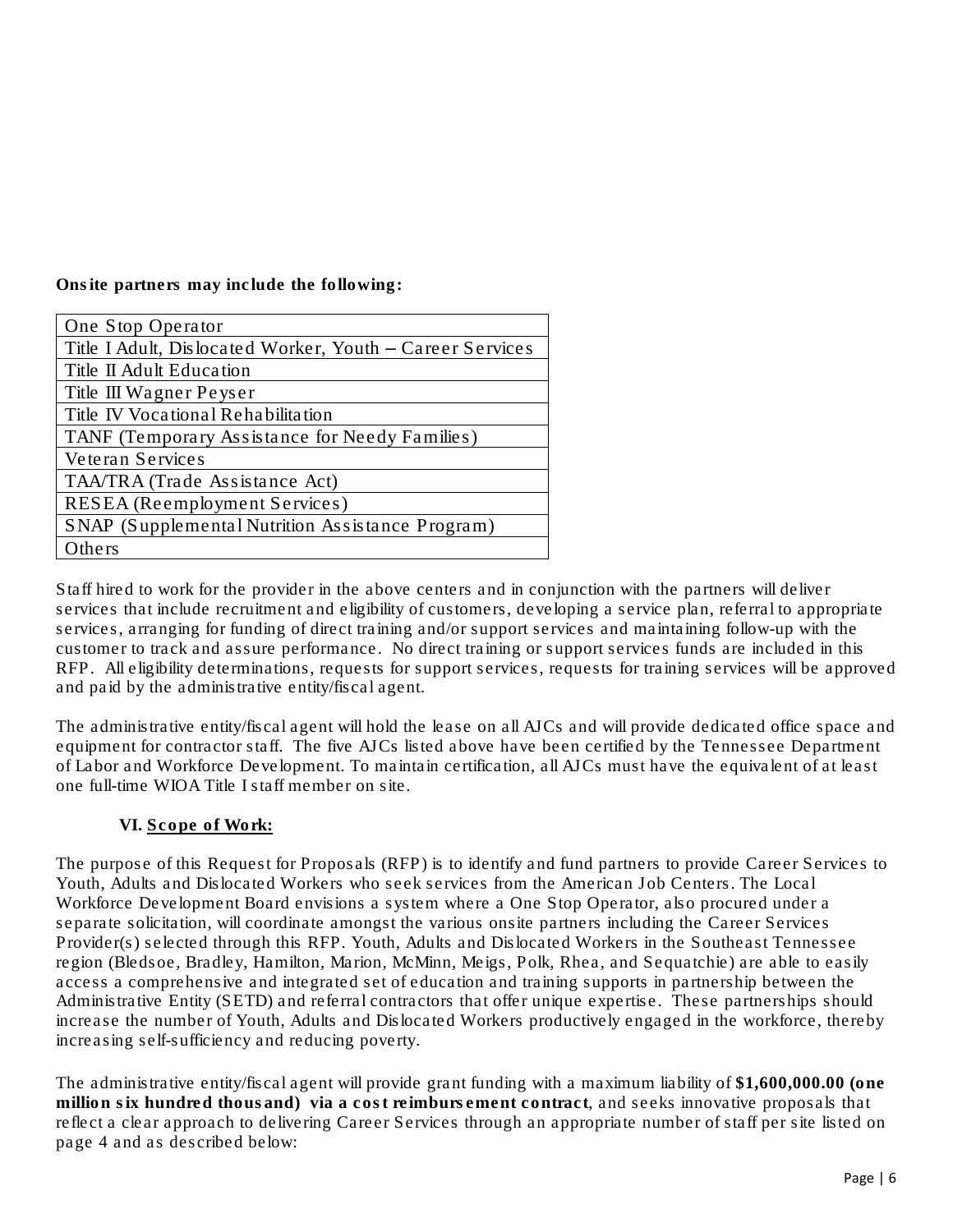The Career Service staff engages the AJC customer through recruitment, interviews, certification, career counseling, job placement, education and training resources, credentialing, case management, and postplacement contacts; facilitates the customer's acquisition of formal and informal supports, necessary assessments, and activities and resources in order to obtain the skill sets for employment allowing the customer to move toward self-sufficiency; assists with activities related to the customer's job placement, employability and career development.

Duties and Responsibilities of Career Services Staff Include but are not limited to:

- Assist customers in computer lab/resource library who are engaged in job search
- Answer customer questions concerning AJC programs or services and/or refer to appropriate Career Center partner
- Recruit and refer customers for program participation
- Interview customers and collect information to determine program eligibility and certification
- Proficiently navigate VOS for data input, customer tracking and data updates
- Obtain required customer documentation, signatures and verification of other programs, selective service registration, etc.
- Engage customer in a career exploration process and guide customer in the decision-making process to identify employment goals and/or career path in order to develop a mutually agreed upon individual employment plan
- Provide assessments to identify customer needs when appropriate
- Assist with resume and interview preparation, and provide guidance regarding workplace expectations when appropriate
- Locate and contact employers to identify current and future job openings
- Review customer application/resume to match qualifications with employers' specifications and refer qualified applicant to interviews with prospective employer
- Conduct job placement and customer follow-up contact log in VOS
- Assess customer needs for social and financial supports and services; assist customer in accessing these services and identify other community resources offered by public and private agencies
- Determine utilization of On-the-Job Training program for customer and maintain talent pool list for appropriate program candidates
- Organize and maintain accurate and up-to-date customer folders to include all relevant information and documentation
- Process authorizations and commence activities in a timely manner for the purposes of tracking and invoicing using VOS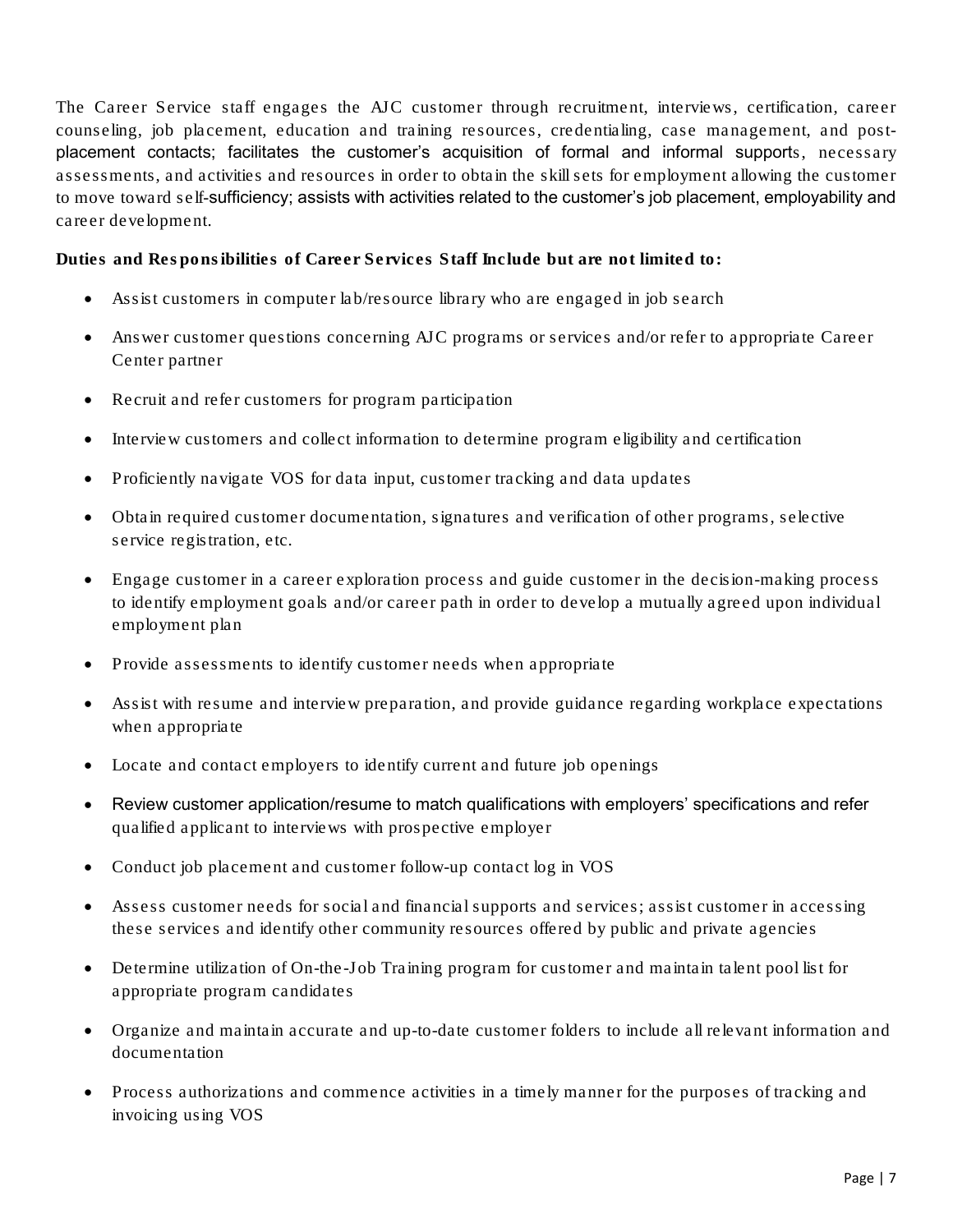- Demonstrate professionalism in terms of meeting deadlines, follow-through with assignments and customers and completing all work accurately
- Answer employer questions concerning AJC programs or services available
- Represent the AJC System at community events such as local chamber of commerce meetings when appropriate
- Attend training functions and conferences when appropriate
- Engage in professional communication in all correspondence with supervisors, co-workers and customers
- All other duties as assigned

Recommended Requirements and Preferred Qualifications Include but are not limited to:

✓ Education and Experience:

Bachelor's Degree (B.A. or B.S.) or Associates Degree with two years of related experience and/or training; or equivalent combination of education and experience.

It is requested that strong consideration be given to staff who currently perform these duties in the AJCs who are being displaced due to the transition to WIOA and the requirement for competitive procurement. The Local Area has experienced great success and the talent available would ensure a smooth transition since they are already trained and meeting performance expectations.

✓ Language Skills

Ability to read, analyze and interpret general business information provided by professional journals, general media, and government (i.e. policies and procedures updates, labor trends, etc.). Ability to write reports, business correspondence and effectively present information and respond to questions from groups of managers, customers and the general public. A preference should be given to applicants with bi-lingual skills.

 $\checkmark$  Reasoning Ability

Ability to define and solve problems, collect data, establish factual framework, and draw valid conclusions. Ability to interpret an extensive variety of technical instructions in mathematical or diagrammatic form and deal with abstract and concrete variables.

Recommended Benefits:

Health/Medical Insurance, Life Insurance, Retirement/Pension Plan, Paid Holidays, Accrued Annual and Sick Leave, Optional Dental, and Vison Insurance, Short and Long Term Disability Coverage and Deferred Compensation Plans.

### Description of Career Services

A. Targeting populations to be identified, determined eligible and then approved by the administrative entity/fiscal agent (SETD) include: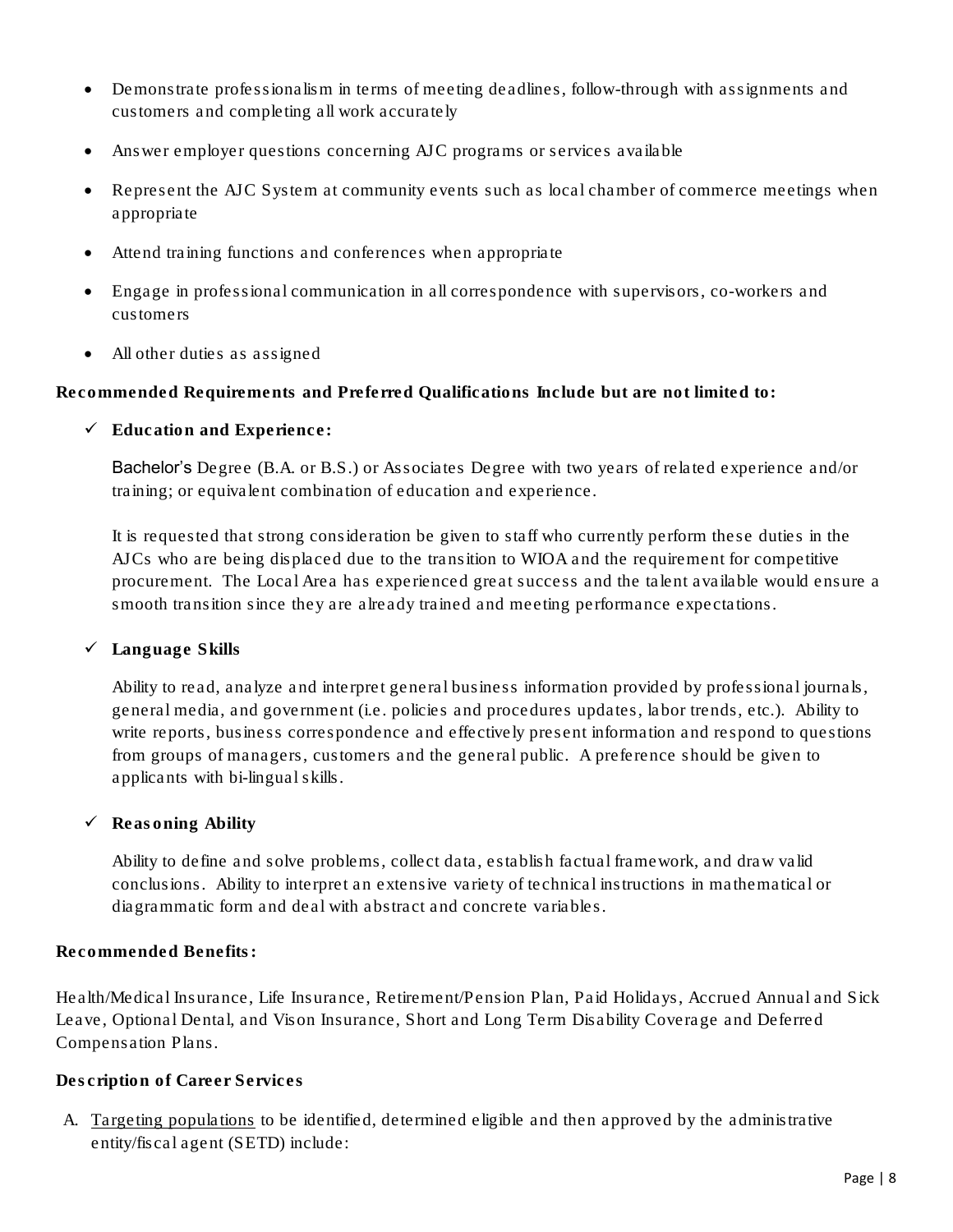- I. Youth: An ''Out-of-School Youth'' shall be eligible to participate in these programs if such individual is:
	- (i) Not attending any school (secondary or postsecondary) except Adult Education, Job Corps or Youthbuild programs;
	- (ii) Not younger than age 16 or older than age 24 at time of eligibility determination; and
	- (iii) One or more of the following:

(a) A school dropout at time of enrollment (Youth in alternative school are not considered drop outs)

(b) A Youth who is within the age of compulsory school attendance, but has not attended school for at least the most recent complete school year calendar quarter

(c) A recipient of a secondary school diploma or its recognized equivalent who is a low-income individual and is:

- (aa) basic skills deficient (see definition page 20)
- (bb) an English language learner
- (d) An individual who is subject to the juvenile or adult justice system

(e) A homeless individual, a homeless child or Youth, a runaway, in foster care or has aged out of the foster care system, a child eligible for assistance under the Social Security Act, or in an out-of-home placement

(f) An individual who is pregnant or parenting

(g) A Youth who is an individual with a disability

(h) A low-income individual who requires additional assistance to enter or complete an educational program or to secure or hold employment

- II. Adult
	- (i) MUST BE: 18 or older
	- (ii) WIOA mandates that "Priority" be given to the following groups:
		- (a) Recipients of public assistance
		- (b) Other low-income individuals
		- (c) Individuals who are basic skills deficient (must determine low-income status)
	- (iii) Priority MUST BE provided in the following order:
		- (a) Veterans who are in a priority group
		- (b) Non-Veterans who are in a priority group
		- (c) Veterans who are NOT in a priority group
		- (d) Non-Veterans who are NOT in a priority group
- III. Dislocated Worker an individual who has lost their job due to no fault of their own as one of the following dislocations:
	- (i) Termination, lay-off or notice
	- (ii) Permanent Closure
	- (iii) Self-Employed
	- (iv) Displaced Homemaker
	- (v) Spouse of a member of the Armed Forces on active duty
- IV. Additional Eligibility for Youth, Adults and Dislocated Workers

Training services can only be provided if staff determine, after an interview, evaluation or assessment, AND career planning, that the individual:

(i) Is unlikely or unable to obtain or retain self-sufficient employment OR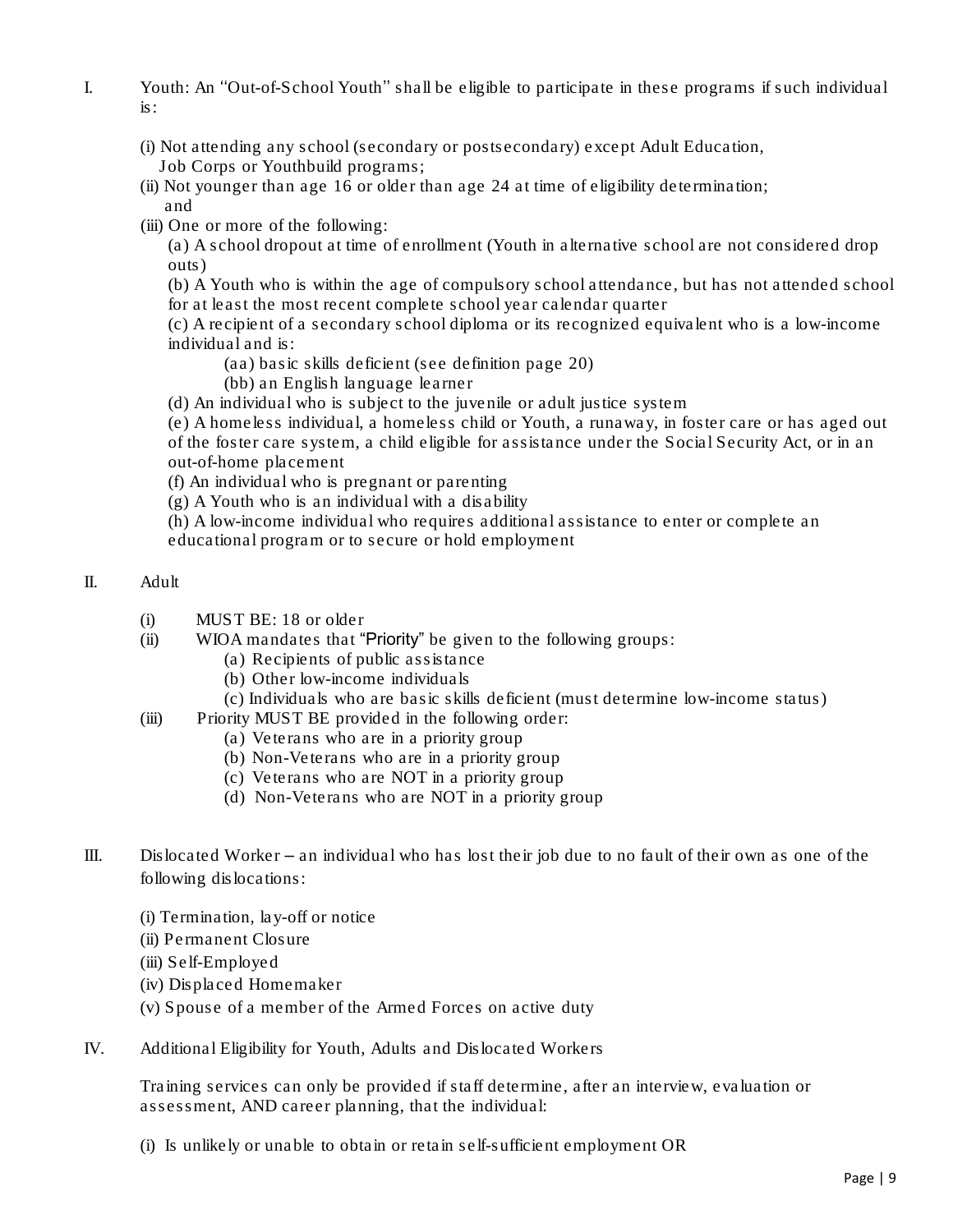(ii) Is in-need of training services to obtain or retain self-sufficient employment and has the skills and qualification to successfully participate in the selected training program

- B. Career Services to be delivered once eligibility determination is complete include Basic, Individualized and Follow-Up
	- I. Basic Career Services must be made available and include the following services:
		- (i) Determination of eligibility
		- (ii) Outreach, intake (including worker profiling) and orientation to information and other services available through the one stop delivery system
		- (iii) Initial assessment of skill levels including literacy, numeracy, and English language proficiency as well as aptitudes, abilities (including skills gaps) and support services needs
		- (iv) Labor exchange services as defined in WIOA sec. 3(23)
		- (v) Referrals to and coordination of activities with other programs and services
		- (vi) Workforce and labor market employment statistics information
		- (vii) Performance information and program cost information on eligible training providers as collected and approved by the administrative entity/fiscal agent
		- (viii) Information, in usable and understandable formats and languages, about how the local area is performing on local performance accountability measures
		- (ix) Information, in usable and understandable formats and languages, relating to the availability of supportive services as defined by the LWDB and paid by the administrative entity/fiscal agent
		- (x) Information and assistance in filing claims for unemployment compensation
		- (xi) Assistance in providing eligibility for programs of financial aid assistance for training and education programs not provided under WIOA
	- II. Individualized Career Services must be made available if determined to be appropriate in order for an individual to obtain or retain employment:
		- (i) Comprehensive and specialized assessments of the skill levels and service needs of adults and dislocated workers
		- (ii) Development of an individual employment plan
		- (iii) Group counseling
		- (iv) Individual counseling
		- (v) Career planning
		- (vi) Short-term pre-vocational services including development of learning skills, communication skills, interviewing skills, punctuality, personal maintenance skills and professional conduct
		- (vii) Internships and work experiences that are linked to careers
		- (viii) Workforce preparation activities
		- (ix) Financial literacy services
		- (x) English language acquisition and integrated education and training programs
	- III. Follow Up Services must be provided, as appropriate, including:
		- (i) Counseling regarding the workplace for those placed in unsubsidized employment
		- (ii) For up to 12 months after the first day of employment
	- IV. Completion of required Career Services Documentation including:
		- (i) Input into the Virtual One-Stop (VOS) participant management system to record participant eligibility, service strategy and related case management services to document requests for funding
		- (ii) Submit funding requests to the administrative entity/fiscal agent for training and support services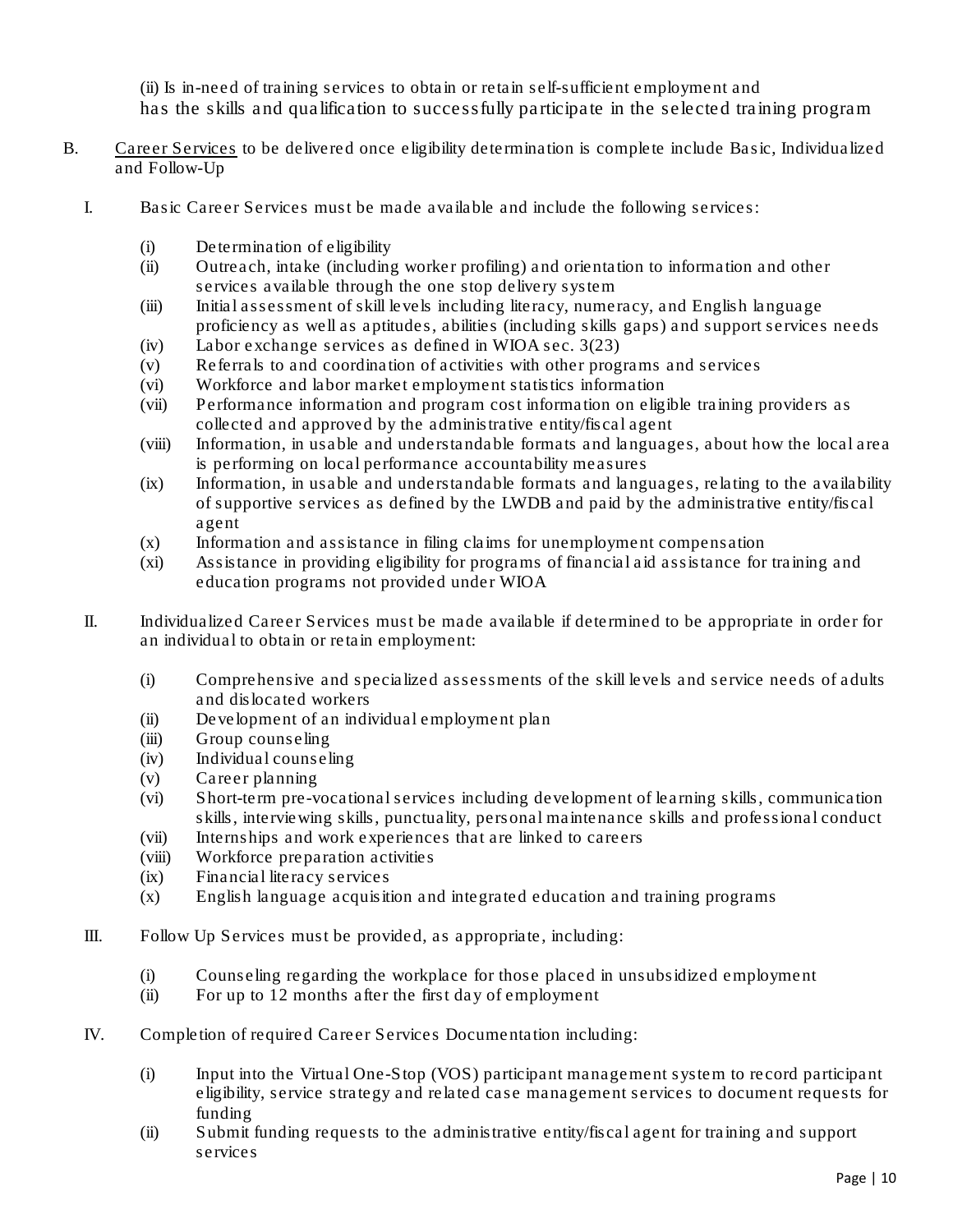## C. Youth Services

 In addition to the Career Services provided to all three targeted populations, the following will also be delivered specifically to Youth:

- I. *Alternative secondary school* offerings.
- II. *Paid and unpaid work experiences*, including summer employment opportunities, internships, preapprenticeship programs, job shadowing and on the job training opportunities; (employer engagement is to be coordinated with the Tennessee Career Center Business Services Team and paid by the Fiscal Agent)
- III. *Occupational skills training*, which shall include priority consideration for training programs that lead to recognized postsecondary credentials that are aligned with in demand industry sectors or occupations. (Proposing entity will support and arrange for training; however, fiscal agent will authorize and pay for services outside this solicitation).
- IV. *Supportive services* such as transportation assistance, childcare, work attire funding may be available based on the ISS and to be approved and paid by the Administrative Entity/Fiscal Agent.
- *V. Follow-up services* are required for a minimum 12-month period after the Youth has exited from the program.
- VI. *Comprehensive guidance and counseling* provides individualized counseling to participants. This includes drug and alcohol abuse counseling, mental health counseling, and referrals to partner programs, as appropriate.
- VII. *Entrepreneurial skills* training including, but not limited to, knowledge of start-up business models, writing business plans, financial management, basic accounting and finance principles, legal and risk management, marketing needs and planning, customer service, time management, HR issues, record keeping and taxes.
- VIII. *Education offered concurrently with and in the same context as workforce preparation* activities and training for a specific occupation or occupational cluster- this program element reflects the integrated education and training models and requires integrated education and training to occur concurrently and contextually with workforce preparation activities, basic academic skills, and hands-on occupational skills training are to be taught within the same time frame and connected to training in a specific occupation, occupational cluster or career pathway. (WIOA sec. 129(c)(2)(E)) To be approved and paid by the Administrative Entity/Fiscal Agent.
- IX. *Leadership development* opportunities which may include such activities as positive social behavior and soft skills, decision-making, teamwork, and other activities.
- X. *Services that provide labor market and employment information* about in-demand industry sectors and occupations
- XI. *Activities that help Youth prepare for and transition to post-secondary education and training*

Several other elements will be offered by community partners that were procured under a separate solicitation. The Career Services provider will make referrals for the following elements:

- I. *Tutoring, study skills training*, and evidence based dropout prevention strategies that lead to completion of a secondary school diploma or its recognized equivalent or for a recognized postsecondary credential;
- II. *Adult mentoring* for a duration of at least twelve (12) months, that may occur both during and after program participation;
- III. *Financial literacy education* supporting the ability of participants to create household budgets, initiate savings plans, and make informed financial decisions about education, retirement, home ownership, wealth building or other savings goals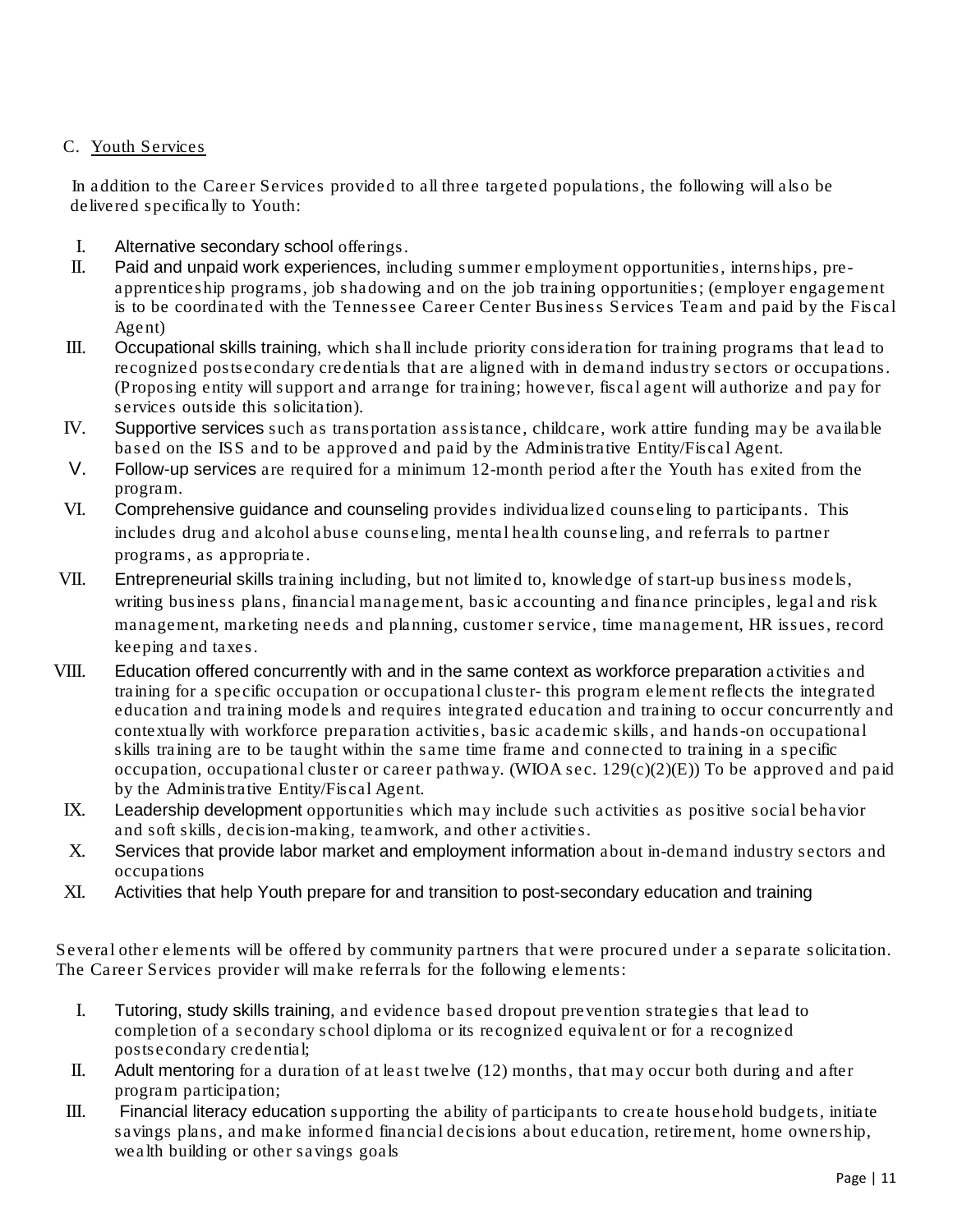D. Business Services that are performed by the Career Services provider will be complementary to the employer engagement work that is initiated by the Local Workforce Development Board. The Administrative Entity/Staff to the Board will remain the primary contact for economic development as it relates to new and expanding industry and presentation of the workforce services available under the Board for the region.

The following are responsibilities of the Administrative Entity/Staff to the Board for which the Career Services Provider will be asked to assist, particularly as it relates to enrolling and case managing participants who receive these employer related training services:

- I. Services must be made available to local businesses, specifically labor exchange activities and labor market information.
- II. Recruitment services on behalf of employers, including information and referrals to specialized business services other than those traditionally offered the one stop delivery system AJCs.
- III. Workforce and labor market employment statistics information, including the provision of accurate information relating to local, regional, and national labor market areas including:
	- (i) Job vacancy listings in labor market areas
	- (ii) Information on job skills necessary to obtain the vacancy jobs listed
	- (iii) Information relating to local occupations in demand and the earnings, skill requirements, and opportunities for advancement for those jobs
- IV. Local Areas must establish and develop relationships and networks with large and small employers and their intermediaries.
- V. Local Areas must also develop, convene, or implement industry or sector partnerships.
- VI. Customized business services may be provided to employers, employer associations and are tailored to include:
	- (i) Customized screening and referral of qualified participants in training services to employers
	- (ii) Customized services to employers, employer associations or other such organizations on employment related issues
	- (iii) Customized recruitment events and related services for employers including targeted job fairs
	- (iv) Human resource consultation services, including but not limited to assistance with writing/reviewing job descriptions and employee handbooks, developing performance evaluation and personnel policies, creating orientation sessions for new workers, honing job interview techniques for efficiency and compliance, analyzing employee turnover or explaining labor laws to help employers comply with wage/hour and safety/health regulations
	- (v) Customized labor market information for specific employers, sectors, industries or clusters
	- (vi) Other similar customized services
- VII. Local Areas may also provide other business services and strategies that meet the workforce investment needs of area employers, in accordance with partner programs' statutory requirements and consistent with Federal cost principles. Allowable activities include, but are not limited to:
	- (i) Developing and implementing sector strategies
	- (ii) Customized assistance or referral for assistance in the development of registered apprenticeship programs
	- (iii) Developing and delivering innovative workforce investment services and strategies for area employers, which may include career pathways, skills upgrading, skill standard development and certification for recognized post-secondary credentials or other employer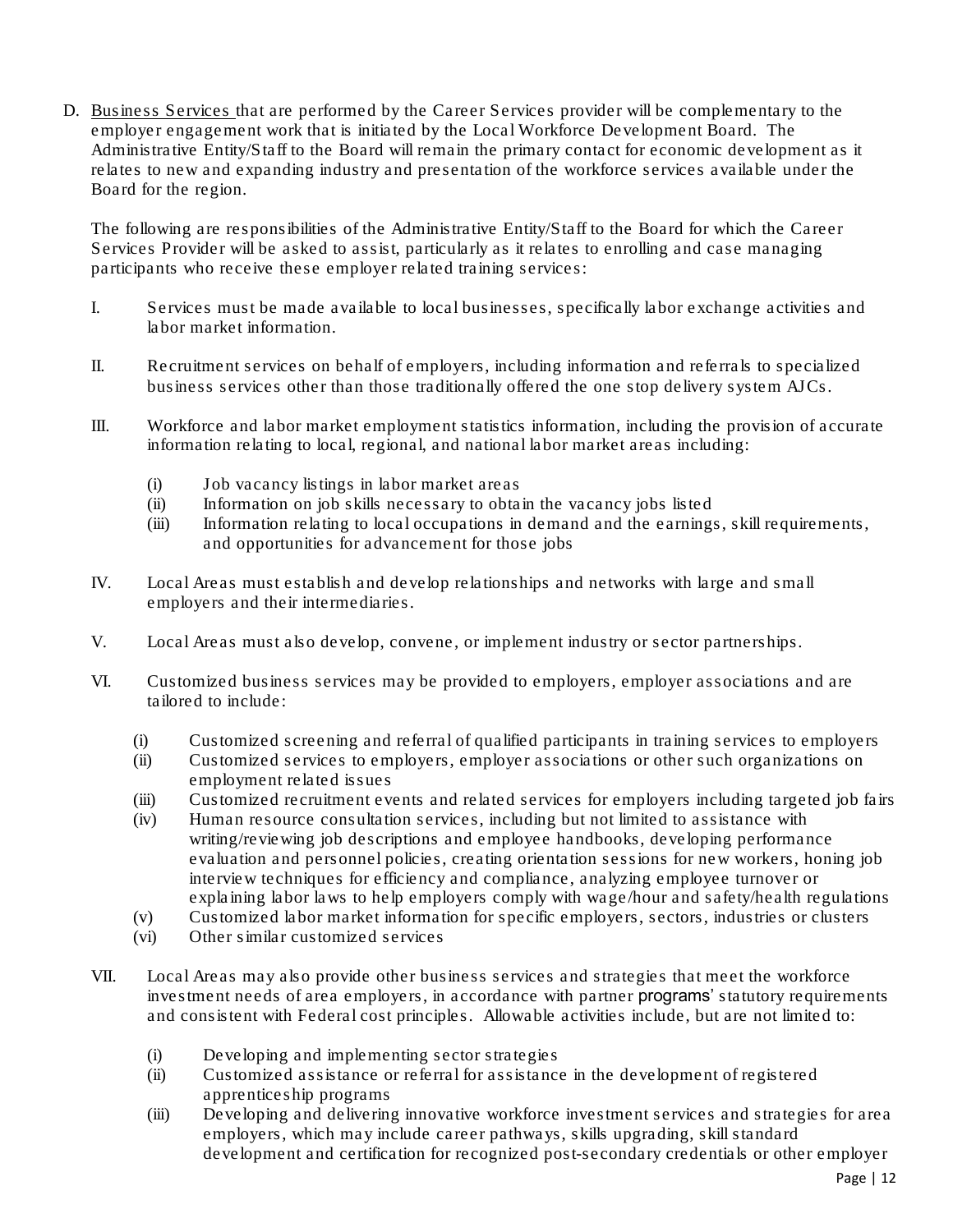use, and other effective initiatives for meeting the workforce investment needs of area employers and workers

- (iv) Assistance to area employers in managing reductions in force in coordination with rapid response activities and with strategies for the aversion of layoffs, which may include strategies such as early identification of firms at risk of layoffs, use of feasibility studies to assess the needs of and options for at risk firms, and the delivery of employment and training activities to address risk factors
- (v) The marketing of business services to appropriate area employers; including small and mid-sized employers and
- (vi) Assisting employers with accessing local, State and Federal tax credits
- VIII. Prepare all technical assistance and documents to request funding for companies and participants including writing On-the-Job Training (OJT) and Incumbent Worker Training (IWT) Contracts, modifications and verifying eligibility. The Fiscal Agent will pay all invoices for OJT and IWT directly to the employer.

The following are the responsibilities of the Career Services Provider for Business Services under this RFP, in addition to assistance, as needed, with the above duties of the Administrative Entity/Staff to the Board:

- I. Assuring all appropriate eligibility and service strategy data is in VOS for verification by the Administrative Entity/Staff to the Board.
- II. Explain, promote, and administer assessments to employers and identified job seekers.

Collaborations Required for Grants that are Pursued by and Awarded to the Administrative Entity/Fiscal Agent

One of the roles of the Administrative Entity is to pursue additional workforce related grants to enhance opportunities for the regions job seekers and employers. Examples may include the Pathways to Prosperity (Career Pathways from TN Dept. of Education), Offender Re-entry, Youthbuild, Ticket to Work, SNAP and others.

As required under WIOA, the selected Career Services provider will be required to apply to be a part of the Social Security Administration's (SSA) Employment Network (EN). An EN is an entity that contracts with the Social Security Administration to either provide or coordinate the delivery of the necessary services to Social Security disability beneficiaries. The application process to become an EN is free. As part of the process, selected Career Services staff must complete a "Suitability" application, allow SSA to do a background check, and submit fingerprints to the SSA contact. Once the organization and its staff are approved, SS beneficiaries (SSI or SSDI benefits recipients) who desire to connect/reconnect with the workforce, will bring their ticket to work to the AJC. The EN Ticket2Work program is a fee-based program paid to the Career Services provider under the terms of the contract.

Another grant that has potential to be awarded during the next fiscal year cycle is the Tennessee Reconnect Communities Grant. If awarded, the Career Services provider will align with Drive to 55 relative to the Tennessee Reconnect Communities (TRC) program. If awarded by THEC, the provider will serve as a partner with the Local Workforce Development Board's TRC initiatives and each of the LWDA 5 AJCs will serve the needs of Tennessee adults pursuing credentials and will function as connecting-places; engaging institutions, local employers, local organizations, and learners alike. Furthermore, the provider will provide cubicle space for a Director (Chattanooga AJC) and four advisors in the other four AJCs located in LWDA 5 (Dayton, Kimball, Cleveland, and Athens).

### **VII.** Requested Response:

A. Executive Summary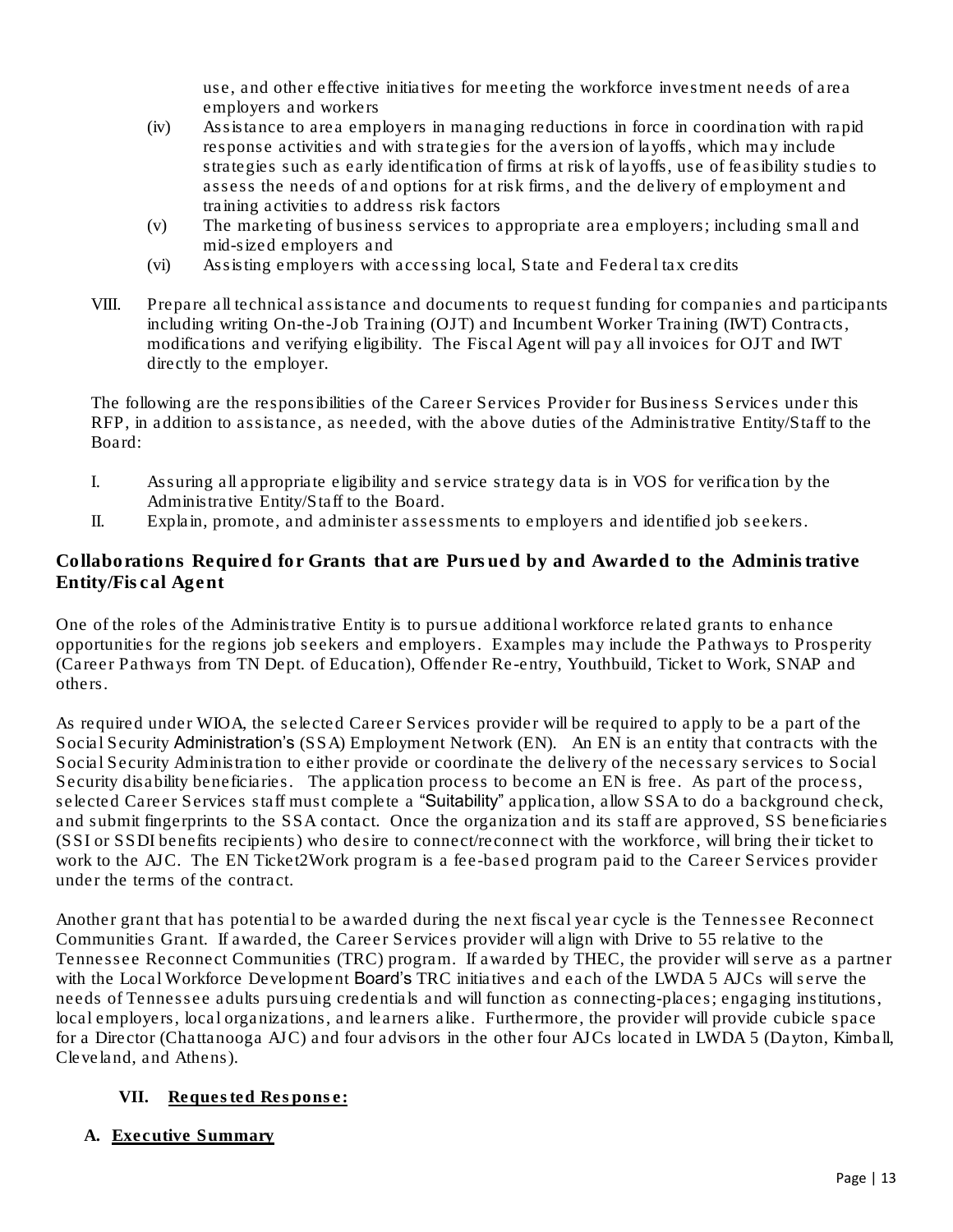Provide a one (1) page summary of your agency's proposal, including organization's history, mission and vision, services being proposed and counties being proposed.

# B. Relevant Experience (up to 30 points)

Describe your agency and its relevant experience working with area employers, WIA, WIOA and its workforce programs and/or experience in project management of similar programs in the Local Area. Include experience in implementing systems and/or processes across partner agencies and employers. Give examples of successes you have had working with multiple partners towards a common goal, local employers on recruitment and expansion efforts and examples of the success that your organization has had performing the services you are proposing to deliver. Include at least two (2) references who can verify experience, including at least one employer who can speak to collaborative efforts.

# C. Approach to Work (up to 20 points)

The information provided in the Scope of Work, thoroughly describe how your agency will structure an approach to each of the required services, including, but not limited to: partner collaboration, within the entity and outreach/referral for enrollment and engagement with employers. The bidder should provide a plan or demonstrated expertise for working with both urban and rural communities based on the counties being proposed for services. Methods of measuring customer satisfaction and outcomes should be included in the narrative. Program design and service delivery models should clearly correlate to the vision and mission of the LWDB. Describe data and reporting system processes, tracking, and evaluating specific performance goals. Include a workflow/logistical model as an attachment.

# D. Staffing/Project Management (up to 20 points)

Describe how this work will be staffed/managed. Identify the person or position in your organization who will be the primary staff person for the project or the job posting that will be used to acquire adequate staff. Ideally, organizations will provide a detailed description of the staff person's background or required qualifications for new hire. Include an organizational chart of the proposing agency and how the staffing of the proposal relates. If your agency is also a One-stop partner, please affirm that you understand that you may be required to sign an agreement with the LWDB and CEO to clarify how your organization will carry out its responsibilities while demonstrating compliance with WIOA regulations, OMB circulars and State policy.

### E. Fiscal Accountability and Budget (up to 30 points)

Describe the agency's fiscal accountability system, including experience with managing multiple federal, state or private grants. Include a copy of the agency's most recent audit, financial history, and up-to-date taxes as an attachment to proposal. Provide an itemized budget to support the proposal, as Attachment B, including a narrative to explain all budgetary items.

### **VIII.** Response Requirements & Format:

Each proposal should include the following required documents:

- Proposing Entity Information Form (Attachment A)
- Executive Summary (1 page limit)
- Narrative of Approach to Work (5 page limit)
- Budget & Budget Narrative (Attachment B)
- Organizational Chart of Proposing Entity
- Two (2) Letters or contact information for References, including one local employer
- Copy of most recent financial audit
- Signed Conflict of Interest Form (Attachment C)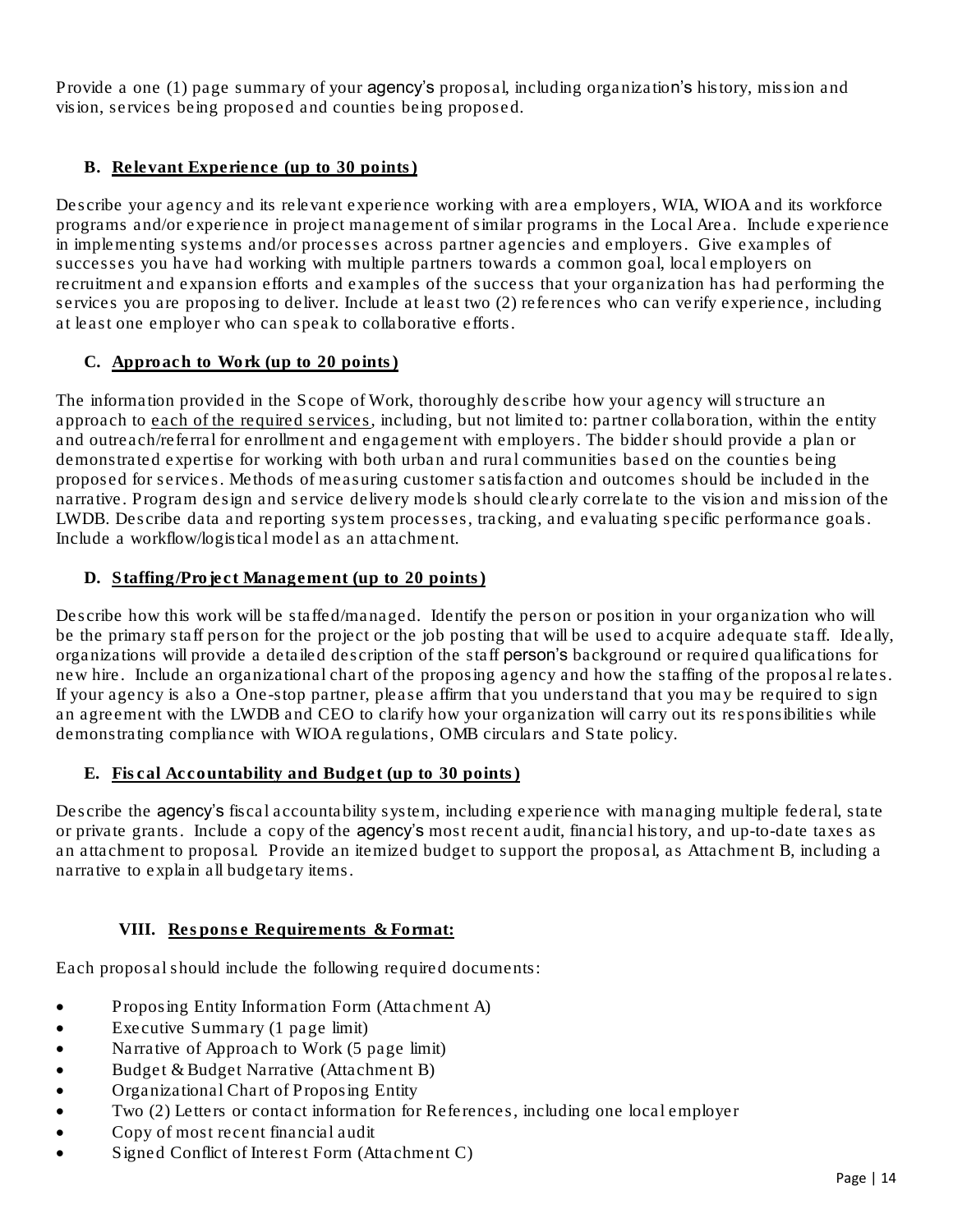Each proposal should meet the following format:

Proposal should be emailed to [workforceRFP@sedev.org](mailto:scowden@sedev.org) with Subject: CAREER SERVICES RFP.Submission. It is the responsibility of the proposing agency to assure that the proposal is received prior to the deadline of June 15, 2017 at midnight. Late submissions will NOT be accepted.

# **IX.** Evaluation and Award

Applications will be evaluated by a team of reviewers which may include Local Elected Officials, Board Members, staff and/or partners. An entity's failure to submit a complete proposal or to respond in whole to RFP requirements will result in the proposal being deemed non-responsive and thus ineligible for funding. A proposal may also be deemed "non-responsive" if the submitted price is found to be excessive or inadequate as measured by criteria stated in the RFP, or the proposal is clearly not within the scope of the project described and required in the RFP. The LWDB reserves the right to cancel this procurement at any time, for any reason.

The LWDB reserves the right to contract with any respondent that falls within the acceptable point range. All proposals will be scored according to the evaluation criteria included in section VII of this RFP. The LWDB is not required to contract with the entity receiving the highest average score as a result of the proposal review process. The contract will be awarded based on the most responsive bidder whose offer is most advantageous to the LWDB in terms of cost, functionality, and other factors specified in this RFP. The award may be negotiated at the discretion of the LWDB or made on the basis of the initial bid/offer received, without discussions or requests for best and final offers. Proposals with average reviewers scores below 70 of a possible 100 points will not be considered for funding. Proposals with average reviewers scores of less than ½ of allowable points on any component will not be considered for funding. Proposals that do not meet minimum standards will not be considered for funding.

Read this document carefully. Your proposal must conform in all respects to the requirements contained herein. Proposals that fail to meet any of these requirements will be found non-responsive and rejected.

# **X.** Additional Information

### A. Bidders Questions

A bidder's conference is scheduled for May 30, 2017 at 10:00 a.m. at the American Job Center in Chattanooga. Questions should be submitted prior via email to [WorkforceRFP@sedev.org.](mailto:WorkforceRFP@sedev.org) It is the responsibility of the bidder to inquire about any requirements of this RFP that are not understood.

### B. Oversight and Evaluation

The LWDB will monitor and evaluate the proposed entity to determine compliance and the quality service provided. External monitoring and evaluation may also be conducted periodically by the U.S. Department of Labor, Tennessee Department of Labor and Workforce Development, and any other agency that provides funding for the Youth Hybrid Partner contract.

### C. Accessibility and Equal Opportunity

The LWDB is committed to equal access for all customers to all services. All contractors must ensure equal opportunity to all individuals. No individual in LWDA shall be excluded from participation in, denied the benefits of, or subjected to discrimination under any Workforce Innovation and Opportunity Act funded program or activity because of race, color, religion, sex, national origin, age, disability, English proficiency, sexual orientation, political affiliation, or belief. All entities are expected to demonstrate full compliance with the Americans with Disabilities Act Amendments Act of 2008 (ADAAA) and all other equal opportunity laws. This includes ensuring contract staff receive accessibility training, and may involve developing accessibility plans.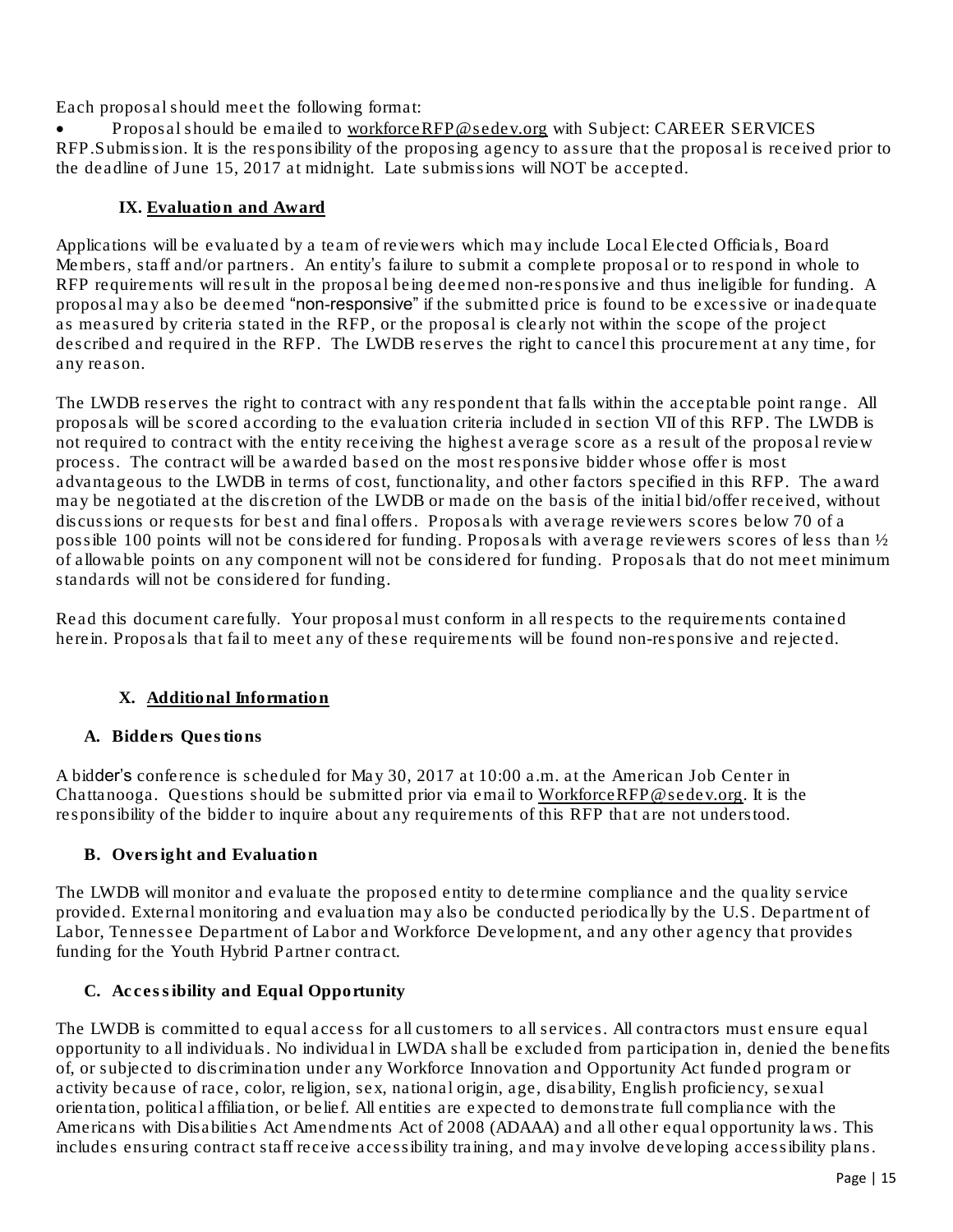All respondents must ensure all written materials and communications include the statement: *"Reasonable accommodations and auxiliary equipment and services are available upon request."*

# D. Fiscal Review

The LWDB will also conduct a fiscal review of all qualified proposals. We will review proposal budgets, agency audits, and responses to questions related to fiscal operations. The LWDB reserves the right to review and request further information regarding the respondent's financial situation, if not sufficiently outlined in the submitted audit(s). The LWDB reserves the right to assess the risk posed by any recent, current or potential litigation, court action, investigation, audit, bankruptcy, receivership, financial insolvency, merger, acquisition, or other event that might affect an organization's ability to operate the requested program.

### E. Past Performance Review

Through this process, The LWDB will review a respondent's performance on any previous and/or existing grant agreement(s) as well as check references submitted from other grantors. Achievement of grant agreement outcomes, along with compliance with programmatic and fiscal guidelines and timelines will be evaluated. The review team will perform an in-depth evaluation of all responsive proposals based upon the criteria herein. Prior to its final funding decision, the LWDB may also: 1) meet with representatives of the responding entity to discuss the proposed program and budget; 2) identify and/or negotiate program or budget changes the responding entity must make as a condition of funding; and 3) identify other documentation the entity must provide as a condition of funding.

Respondents must disclose any legal judgments, claims, arbitration proceedings, lawsuits or other legal proceedings pending or outstanding (unresolved) against the organization, its owners, officers or principals. Respondents must comply with Section 504 of the Rehabilitation Act of 1973 and the Americans with Disabilities Act to be eligible for a contract.

The review team will recommend the final funding recommendations to the LWDB for final approval. Once approved by the board, the LWDB will initiate a contract agreement to the successful respondent(s).

F. Review Committee/Conflict of Interest

Each member of the Review Committee must have completed and signed a Conflict of Interest Disclosure Statement before participating in the scoring of proposals. Committee members are excluded from participating in discussion and rating of any RFP with which they have a conflict of interest.

No member of the board or other governing body, or representative of an entity who submits a proposal under this RFP may have any contact outside of the formal review process with any employee of the LWDB, or any member of the Board for purposes of discussing or lobbying on behalf of entity's proposal. This contact includes written correspondence, telephone calls, personal meetings, email messages, or other kinds of personal contact. The LWDB will reject proposals of those entities who violate this condition.

G. Notice of Award

All respondents will be notified as to the award status. Unsuccessful respondents who wish to obtain information on the evaluation of the submitted proposal should submit a written request to the Local Workforce Development Board Area 5, at [workforceRFP@sedev.org](mailto:scowden@sedev.org) . Unsuccessful respondents are encouraged to reapply in subsequent funding cycles.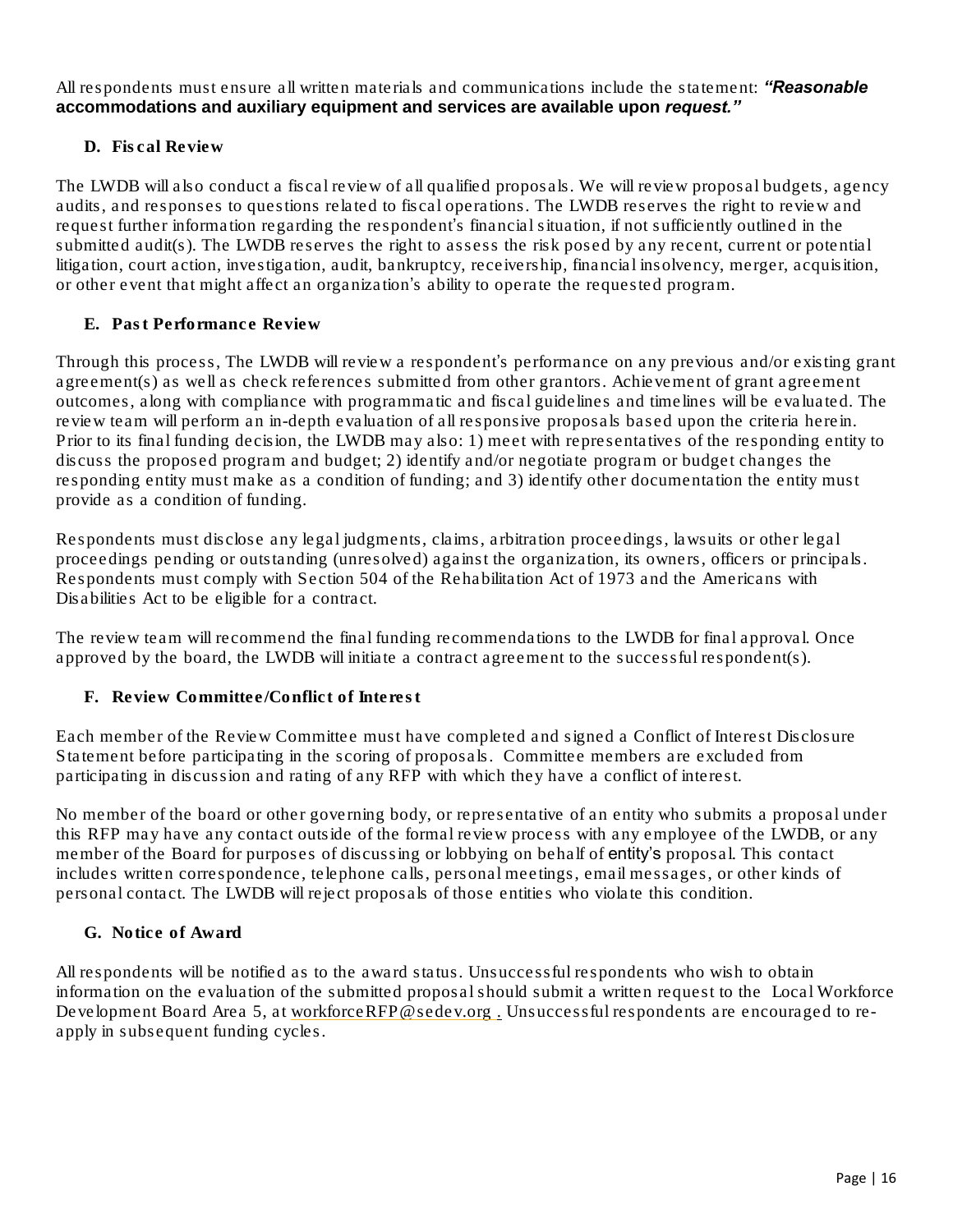# **PROPOSING ENTITY INFORMATION FORM**

| <b>Legal Name of Applicant Agency:</b>       |                                                          |                       |  |  |  |
|----------------------------------------------|----------------------------------------------------------|-----------------------|--|--|--|
| <b>Headquarter Address:</b>                  |                                                          |                       |  |  |  |
| City/State/Zip:                              |                                                          |                       |  |  |  |
| <b>Website:</b>                              |                                                          |                       |  |  |  |
| <b>Secondary Address:</b>                    |                                                          |                       |  |  |  |
| City/State/Zip:                              |                                                          |                       |  |  |  |
| <b>Website:</b>                              |                                                          |                       |  |  |  |
| <b>Number of Years in Business:</b>          | FEIN #:                                                  | <b>DUNS #:</b>        |  |  |  |
| Type of Organization: (check all that apply) |                                                          |                       |  |  |  |
| Higher Education                             | <b>Employment Service State Agency (Wagner-Peyser)</b>   |                       |  |  |  |
| Community-Based Organization                 | ___ Non-Profit Organization ___Private For Profit Entity |                       |  |  |  |
| Government Agency                            | Chamber of Commerce                                      | Business Organization |  |  |  |
| <b>Labor Organization</b>                    | <b>One-Stop Partner</b>                                  | __ Other (Explain)    |  |  |  |
| <b>Funding Amount Requested:</b>             |                                                          |                       |  |  |  |
| <b>Contact Person:</b>                       |                                                          |                       |  |  |  |
| <b>Email Address &amp; Phone Number:</b>     |                                                          |                       |  |  |  |
| <b>Signatory Authority Name &amp; Title:</b> |                                                          |                       |  |  |  |
| <b>Email Address &amp; Phone Number:</b>     |                                                          |                       |  |  |  |
| <b>Signatory Authority Signature</b>         |                                                          |                       |  |  |  |
|                                              |                                                          |                       |  |  |  |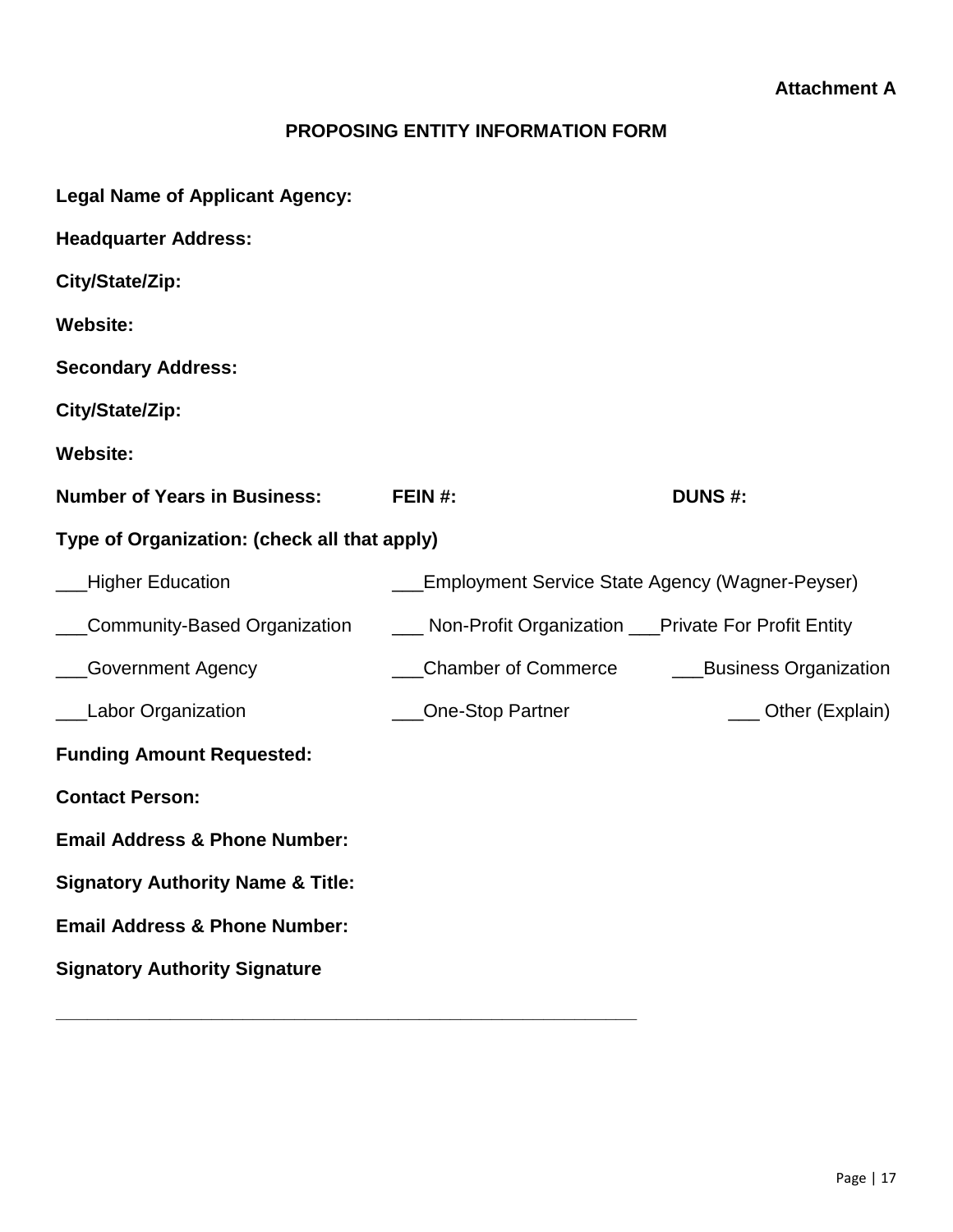| <b>Funds Available</b>                              | <b>Description of Services</b>                        |                                            | \$1,600,000.00       |
|-----------------------------------------------------|-------------------------------------------------------|--------------------------------------------|----------------------|
| <b>Item of Expenditure</b>                          | Career &<br><b>Business Service</b><br><b>Request</b> | <b>Out of School</b><br><b>Youth Funds</b> | <b>Total Request</b> |
| <b>Salaries</b>                                     |                                                       |                                            |                      |
| <b>Fringe Benefits</b>                              |                                                       |                                            |                      |
| <b>Travel</b>                                       |                                                       |                                            |                      |
| <b>Supplies</b>                                     |                                                       |                                            |                      |
| <b>Program Operating or</b><br><b>Indirect Cost</b> |                                                       |                                            |                      |
| <b>TOTAL</b>                                        |                                                       |                                            |                      |

# **BUDGET FORM – Line Item Cost Reimbursement Option**

**Narrative:** Please attach a narrative and/or chart in explanation of each line item in detail to justify cost. Examples of explanations include job titles, wage rate, hours worked/charged to grant, types of benefits and rates, estimated mileage/visits to locations, office and other supplies, and agency program operation or indirect cost.

Office space,furniture and equipment will be provided by the administrative entity/fiscal agent for an acceptable level of staffing. Staff will have dedicated office space at both comprehensive center and affiliate locations. Both locations will be considered the "official station" for purpose of travel. No travel expenses may be claimed for commute to/from "official station". The Respondent should clearly identify how much time will be spent at the comprehensive centers and affiliates. Travel expenses may be claimed from the official station to affiliate and other work related locations. Tennessee State Mileage Rate is .47 cents per mile.

A computer, access to internet, printing and "hard line" phones will be provided at each location.

If an agency is requesting reimbursement for program indirect cost, an approved indirect rate proposal from the cognizant agency must be included with the proposal. Program indirect cost will be a part of the competitive bid and subject to negotiation.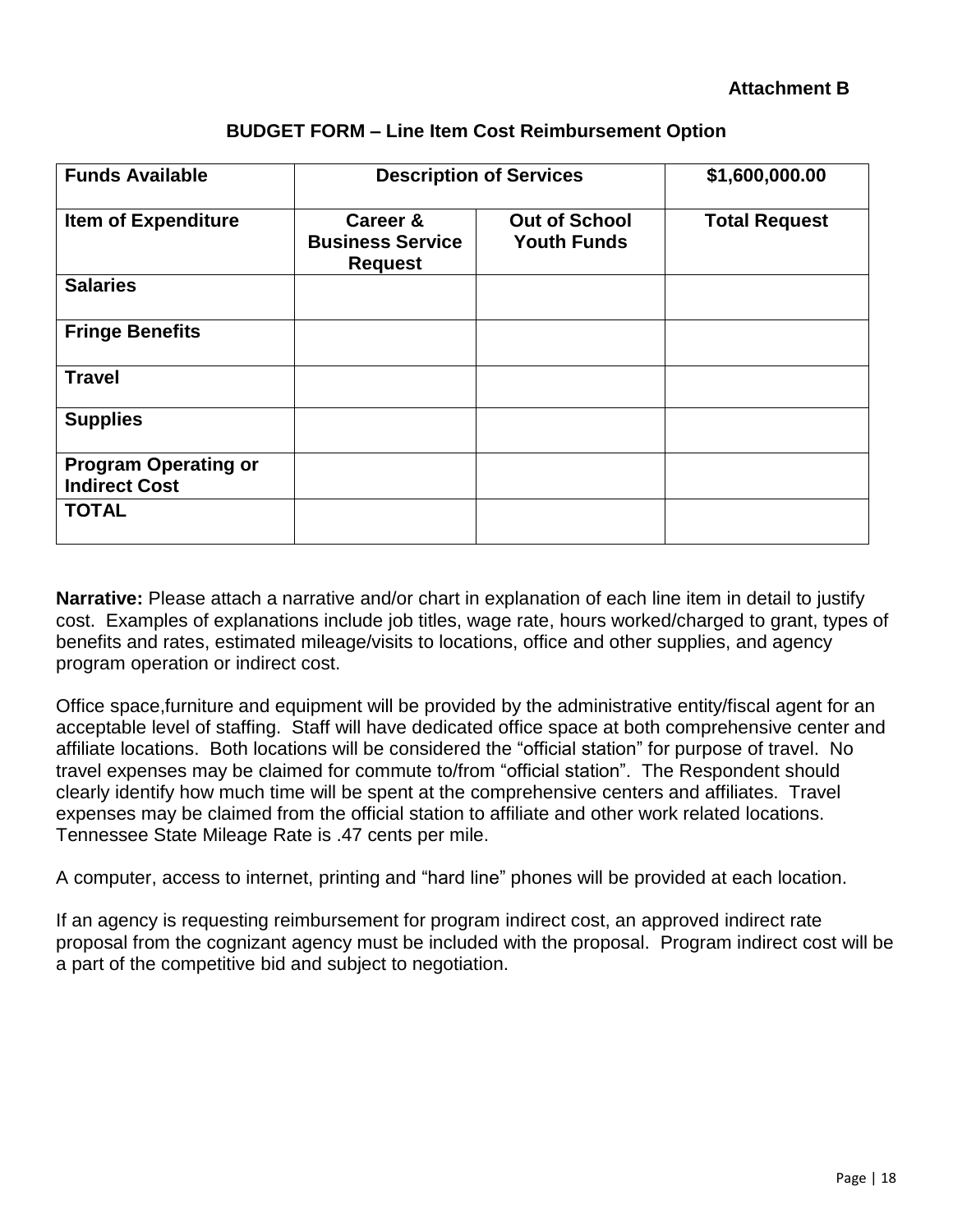# **Attachment C**

# **CONFLICT OF INTEREST FORM**

By submitting a proposal, the authorized signatory authority of the bidding entity certifies to his/her knowledge and belief that there is no conflict of interest (real or apparent) inherent in the bid or in delivering the scope of work if the LWDB awards a contract. A conflict of interest would arise if any individual involved in the preparation of this proposal and delivery of services has a financial or other interest or would be likely to gain financially or personally from the award of a contract. The same would hold true for any member of the individual's family, partner, or an organization employing or about to employ any of the above as a direct result of the successful award of a contract under the RFP. The LWDB reserves the right to disqualify a bidding entity should a conflict of interest be discovered during the solicitation process.

Signatory Authority Name Signature Signature Date